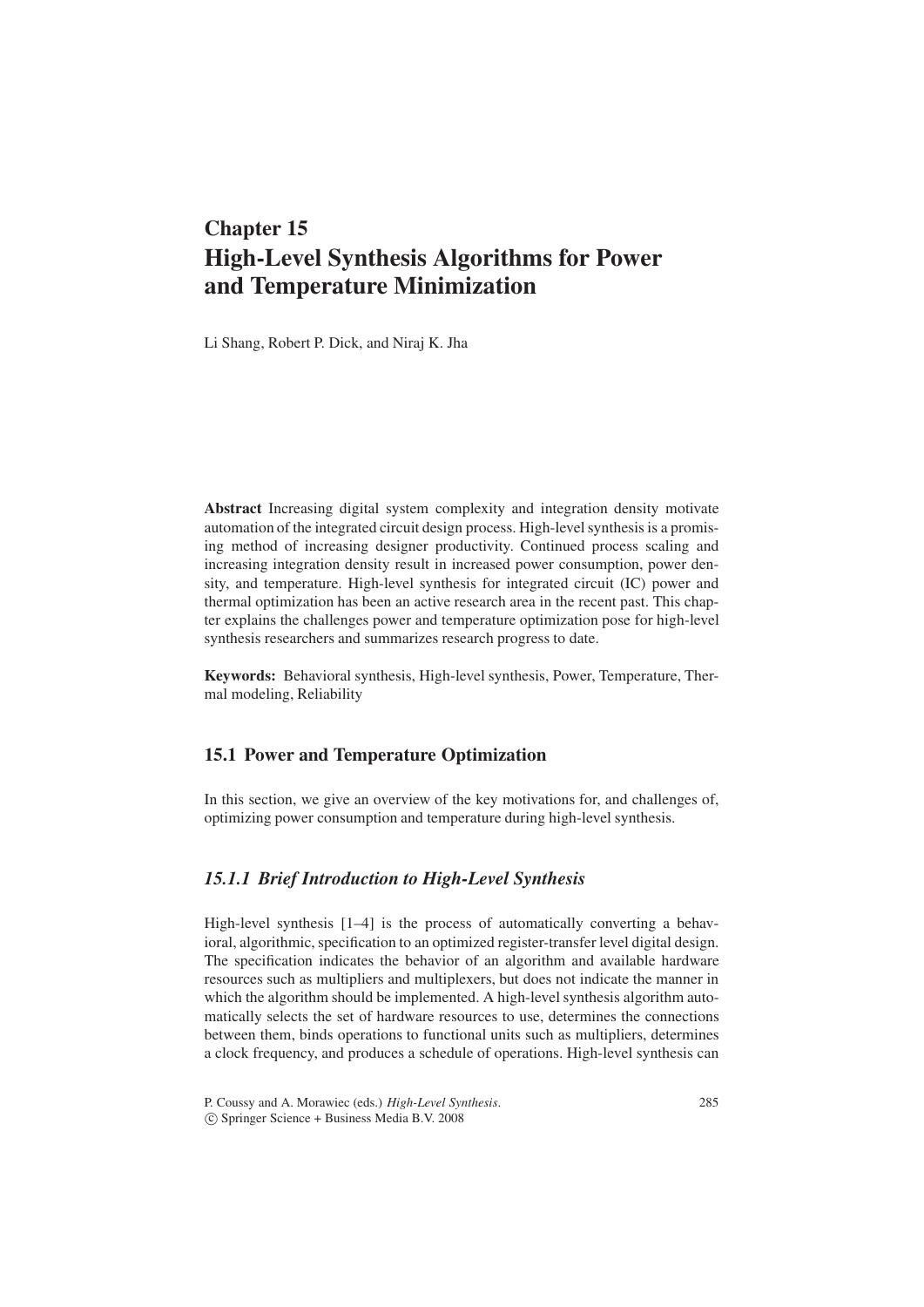therefore be formulated as an optimization problem with functionality constraints. Performance, power consumption, temperature, IC area, reliability, or other metrics may be optimized or constrained [5–15].

#### *15.1.2 Importance of Power Consumption and Temperature*

Power is the source of the greatest problems facing IC designers. High-power ICs rapidly deplete battery energy. Rapid changes in power consumption result in on-chip voltage fluctuations that lead to transient errors. High spatial and temporal power densities lead to high temperatures, which result in decreased lifetime reliability. High temperatures also increase leakage power consumption, thereby closing a self-reinforcing power–temperature feedback loop. The effects of increasing power consumption, power variation, and power density are expensive to handle. The wages of power are bulky short-lived batteries, huge heatsinks, large on-die capacitors, high server electric bills, and unreliable ICs. The only alternative is optimizing IC power consumption, temperature, and reliability. Power optimization within high-level synthesis has a long history, which we will review in this chapter. In contrast, temperature optimization during high-level synthesis began to receive widespread attention fairly recently, although some researchers foresaw the coming importance of the problem a decade ago.

Temperature is increased by both IC dynamic and leakage power. In addition, IC on-die temperature profiles depend on the temporal and spatial distribution of IC power as well as the packaging and cooling solution. Increasing IC power consumption increases IC peak temperature as well as on-die spatial and temporal thermal variation, which have significant impact on IC power consumption, temperature, reliability, cooling cost, and performance. A high IC temperature increases charge carrier concentrations, resulting in increased subthreshold leakage power consumption. In addition, it decreases charge carrier mobility, decreasing transistor and interconnect performance, and decreases threshold voltage, increasing transistor performance. Moreover, temperature heavily influences the fault processes, i.e., electromigration, dielectric breakdown, and power–thermal cycling, that lead to a large number of IC permanent faults. Finally, increasing IC power density requires the use of more effective cooling and packaging solutions to ensure IC reliable runtime operation, resulting in a significant increase in cooling and packaging cost. In summary, thermal issues have become a major concern in IC design. Modeling and optimizing IC thermal properties is thus essential for reliability, power consumption, and performance.

## *15.1.3 Power Analysis and Optimization*

IC power analysis and optimization have been an active research areas for decades. Researchers developed power modeling techniques at all levels of the IC design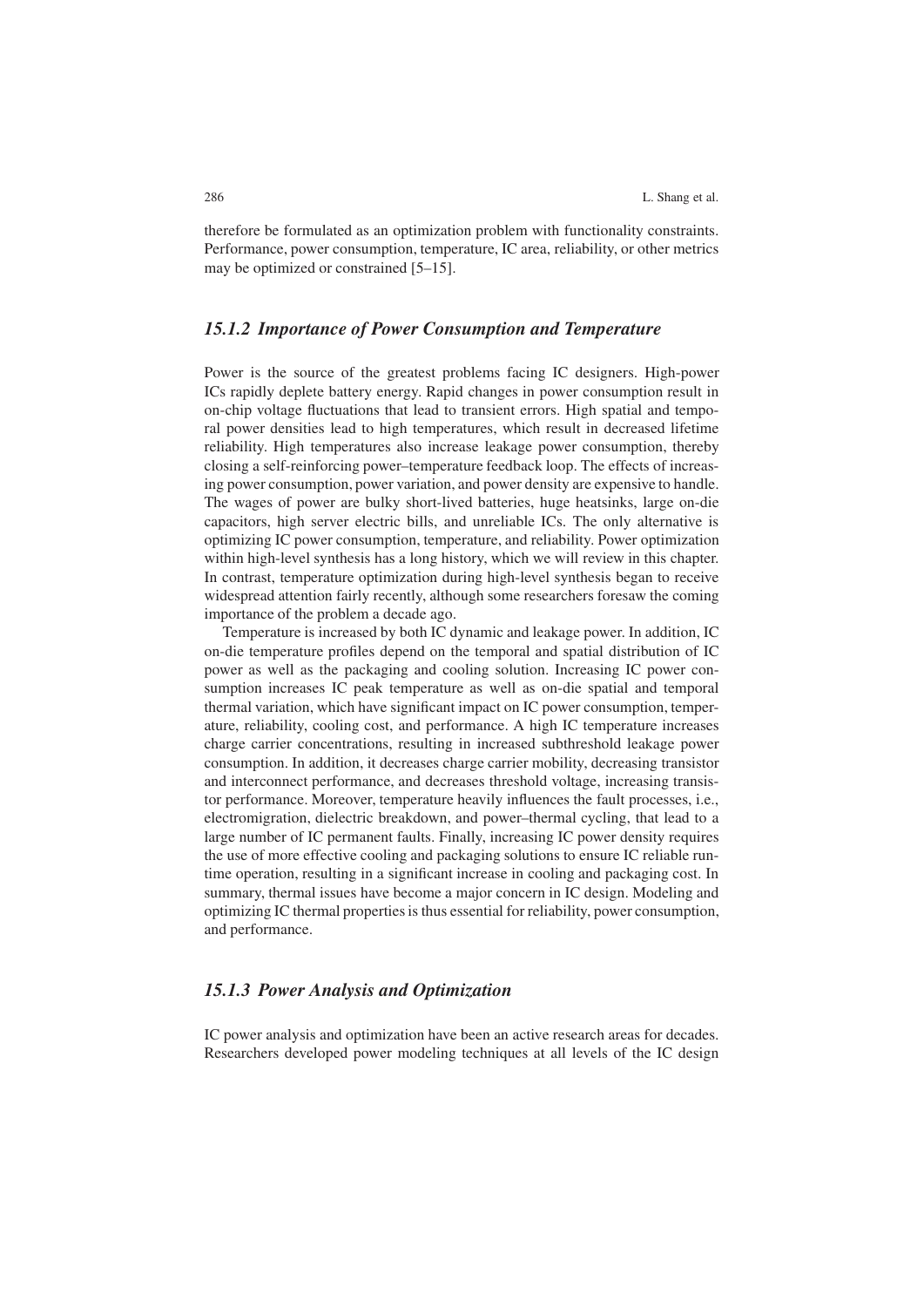hierarchy. High-level synthesis poses unique challenges for IC power modeling and analysis. During behavioral synthesis, the lack of low-level implementation details, such as interconnect length and timing information permitting estimation of transient glitches, makes accurate power analysis challenging. In addition, power optimization during high-level synthesis typically involves the evaluation of numerous optimization decisions, requiring highly-efficient power analysis techniques. Most existing power-aware high-level synthesis systems use microarchitectural or structural power modeling methods to permit fast power estimation. These modeling methods are capable of approximately estimating the relative power savings of behavioral optimization decisions, but unable to characterize the accurate IC power profile.

Power optimization has been a primary focus of high-level synthesis for more than a decade. A variety of power optimization techniques have been proposed to tackle IC dynamic and leakage power consumption during high-level synthesis. IC dynamic power consumption can be reduced by attacking supply voltage, capacitance, switching activity, and frequency. Among these, voltage scaling is the most promising technique for reducing IC dynamic power consumption, due to the fact that IC dynamic power is quadratically proportional to supply voltage. Techniques, such as voltage and frequency scaling, multi- $V_{dd}$ , and voltage islands, have been widely adopted by recently-developed low-power high-level synthesis systems. However, voltage reduction has a negative impact on circuit performance.Moreover, the effectiveness of voltage scaling diminishes as the supply voltage of nanometerscale ICs approaches the sub-volt range. IC leakage power consumption was once a second-order consideration. However, it is becoming increasingly significant as a result of continued IC process scaling. Leakage accounts for 40% of the power consumption of today's high-performance microprocessors [16]. Leakage power can be the primary limitation on the lifetime of battery-powered systems. Leakage power optimization techniques, such as body biasing and transistor sizing, have been used in several high-level synthesis systems [17–20]. IC subthreshold leakage increases superlinearly with temperature. Due to the increase of IC power density and thermal effects, thermal-aware leakage analysis has gained prominence in high-level synthesis [21, 22].

#### *15.1.4 Thermal Analysis and Optimization*

An IC's thermal profile is a complex, time-varying function of its power consumption profile. The chip average temperature is determined by IC average power density and cooling package efficiency. The run-time chip thermal profile, on the other hand, depends on IC spatial and temporal power variation. The occurrence of on-die hotspots is often the result of transient activation of functional units with a high power density.

Behavioral design changes alone cannot effectively solve the IC temperature optimization problem. IC thermal analysis requires detailed physical information,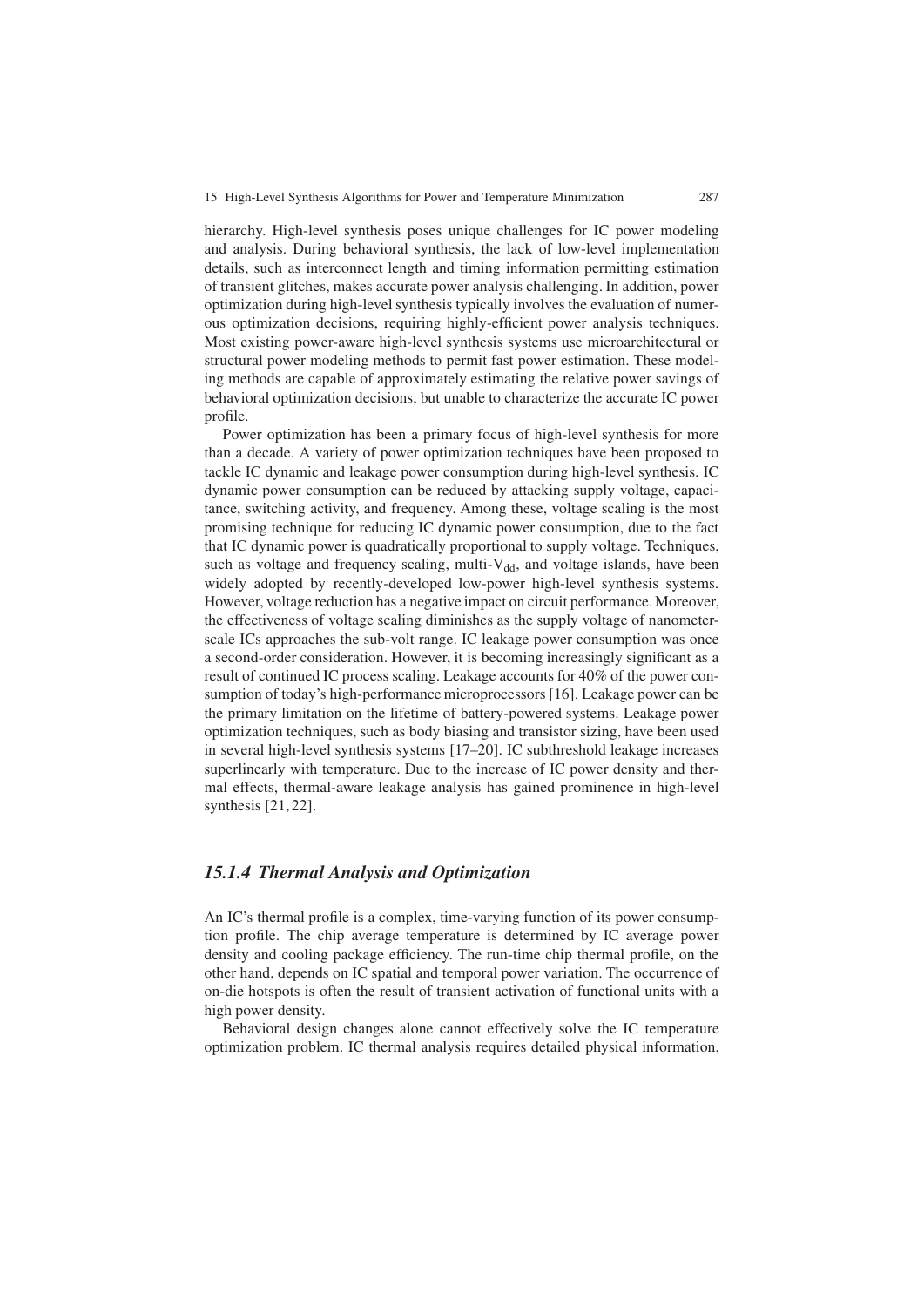i.e., IC floorplan, interconnect, and chip-package configuration. IC thermal optimization requires the use of behavioral power optimization techniques to minimize IC average power density and temperature-aware physical design to balance and optimize the chip thermal profile. A unified high-level and physical analysis and optimization flow is critical for IC thermal optimization.

One primary challenge of IC thermal optimization comes from the high computational complexity of IC thermal analysis. IC thermal analysis is the process of characterizing the three-dimensional temperature profile of IC chip and cooling package. It requires a detailed simulation of heat conduction from an IC's power sources, i.e., transistors and interconnects, through cooling package layers, to the ambient environment, which can be described using the following equation:

$$
\rho c \frac{\partial T(\mathbf{r},t)}{\partial t} = \nabla \cdot (k(\mathbf{r}) \nabla T(\mathbf{r},t)) + p(\mathbf{r},t),
$$
\n(15.1)

where  $\rho$  is the material density, *c* is the mass heat capacity,  $T(\mathbf{r},t)$  and  $k(\mathbf{r})$  are the temperature and thermal conductivity of the material at position **r** and time *t*, and  $p(\mathbf{r},t)$  is the power density of the heat source. Steady-state thermal analysis characterizes the chip temperature distribution when the IC power consumption does not vary with time, i.e., when the heat capacity, *c*, is neglected. Dynamic thermal analysis is used to characterize the temporal variations of the IC thermal profile. This problem is analogous to transient analysis of an electrical circuit [23], with electrical resistance and capacitance replaced with thermal resistance and heat capacity. The rate of temperature change in response to a change in power density is related to the thermal RC time constant of the IC region of interest. The major challenges of numerical IC thermal analysis are high computational complexity and memory usage. For steady-state thermal analysis, high modeling accuracy requires fine-grain modeling of IC chip and cooling package, resulting in high memory usage and long analysis time. For dynamic thermal analysis using time-domain methods, such as the fourth-order Runge-Kutta method, higher modeling accuracy requires fine spatial and temporal discretization granularity, increasing computational overhead and memory usage. Recent IC thermal analysis techniques use spatially and temporally adaptive numerical modeling methods to control the computational complexity and memory usage of IC thermal analysis while maintaining high accuracy [24].

#### **15.2 High-Level Synthesis Algorithms for Power Optimization**

Research on power-aware high-level synthesis can be traced back to the early 1990s. This section reviews existing low-power high-level design methodologies and synthesis tools.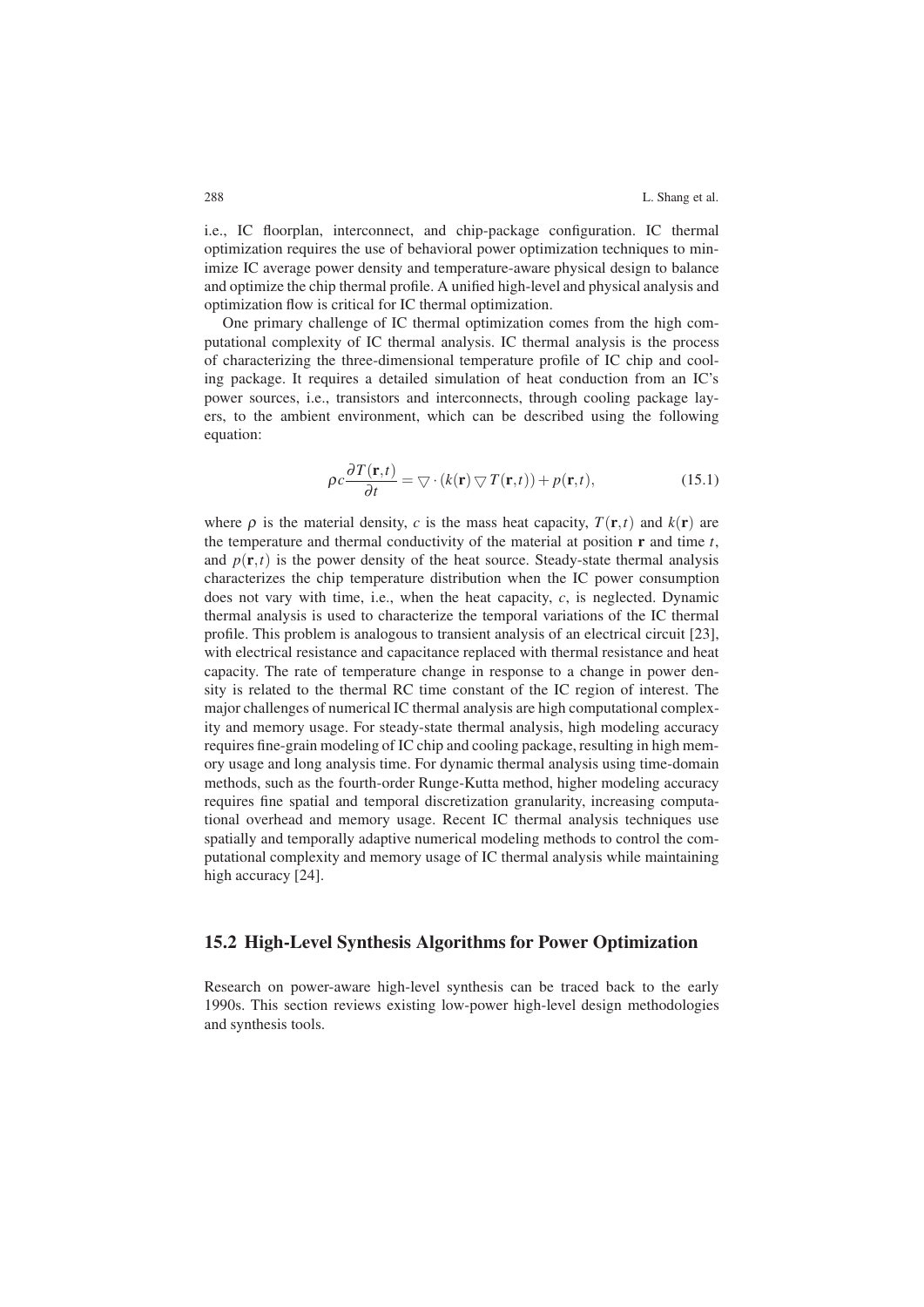#### *15.2.1 Dynamic Power Optimization in High-Level Synthesis*

In the past, IC power consumption was dominated by dynamic power. Therefore, early research on low-power synthesis focused on dynamic power optimization. IC dynamic power consumption is a quadratic function of supply voltage. Voltage scaling is therefore the most effective dynamic power optimization technique. However, voltage scaling may have a negative impact on circuit performance. Therefore, the tradeoff between power and performance has been a central theme in power-aware high-level synthesis. Johnson and Roy developed MESVS, a behavioral scheduling algorithm, that minimizes IC power consumption by using multiple supply voltages [25]. This work uses integer linear programming to produce an optimal schedule with discrete voltage-level assignment under timing constraints. Unfortunately, optimal integer linear programming formulations generally cannot be used for large problem instances due to high computational complexity. Raje and Sarrafzadeh proposed a heuristic to solve the voltage assignment problem [26]. The computational complexity of this method is  $O(N^2)$ . Chang and Pedram developed a dynamic programming technique to solve the multi-voltage scheduling problem [27]. This technique reduces supply voltages along non-critical paths to optimize IC power consumption and minimize performance impact. Hong et al. designed a multi-voltage scheduling algorithm to minimize the power consumption of core-based systems-on-a-chip [28]. Helms et al. propose a behavioral synthesis system which uses multi-voltage assignment and adaptive body biasing to minimize IC power consumption [29]. These studies demonstrate that voltage scaling can reduce IC power consumption. However, the extra power saving decreases with the number of voltage levels. Recently, Liu et al. propose an approximation algorithm for IC power optimization using multiple supply voltages [30]. The computational complexity of the proposed approximation algorithm is  $O(dk)$ , where *d* and *k* are small constants. This work shows significant runtime advantage over the past work.

IC dynamic power consumption can be reduced by minimizing circuit capacitance and run-time switching activity. Chatterjee and Roy designed a behavioral synthesis system, which uses architectural transformation to minimize circuit switching activity [31]. Raghunathan and Jha developed the first optimal, ILPbased formulation of high-level synthesis for switching power minimization [32]. Chandrakasan et al. developed HYPER-LP, a high-level synthesis system using algorithmic transformation to reduce circuit capacitance, thereby reducing IC power consumption [9]. Chang and Pedram developed an low-power allocation and resource binding technique to minimize the switching activity in registers [11] and datapath functional components [33]. In this work, the power-optimal register and functional component assignment problem is formulated as a max-cost flow problem. Dasgupta and Karri developed binding and scheduling techniques to minimize the switching activity of buses [6]. Musoll and Cortadella developed a high-level synthesis system, which uses loop interchange, operand reordering, operand sharing, idle units, and operand correlation, for reducing the activities of IC functional units [34]. Raghunathan and Jha designed SCALP, an iterativeimprovement-based high-level synthesis system [13], which integrates a variety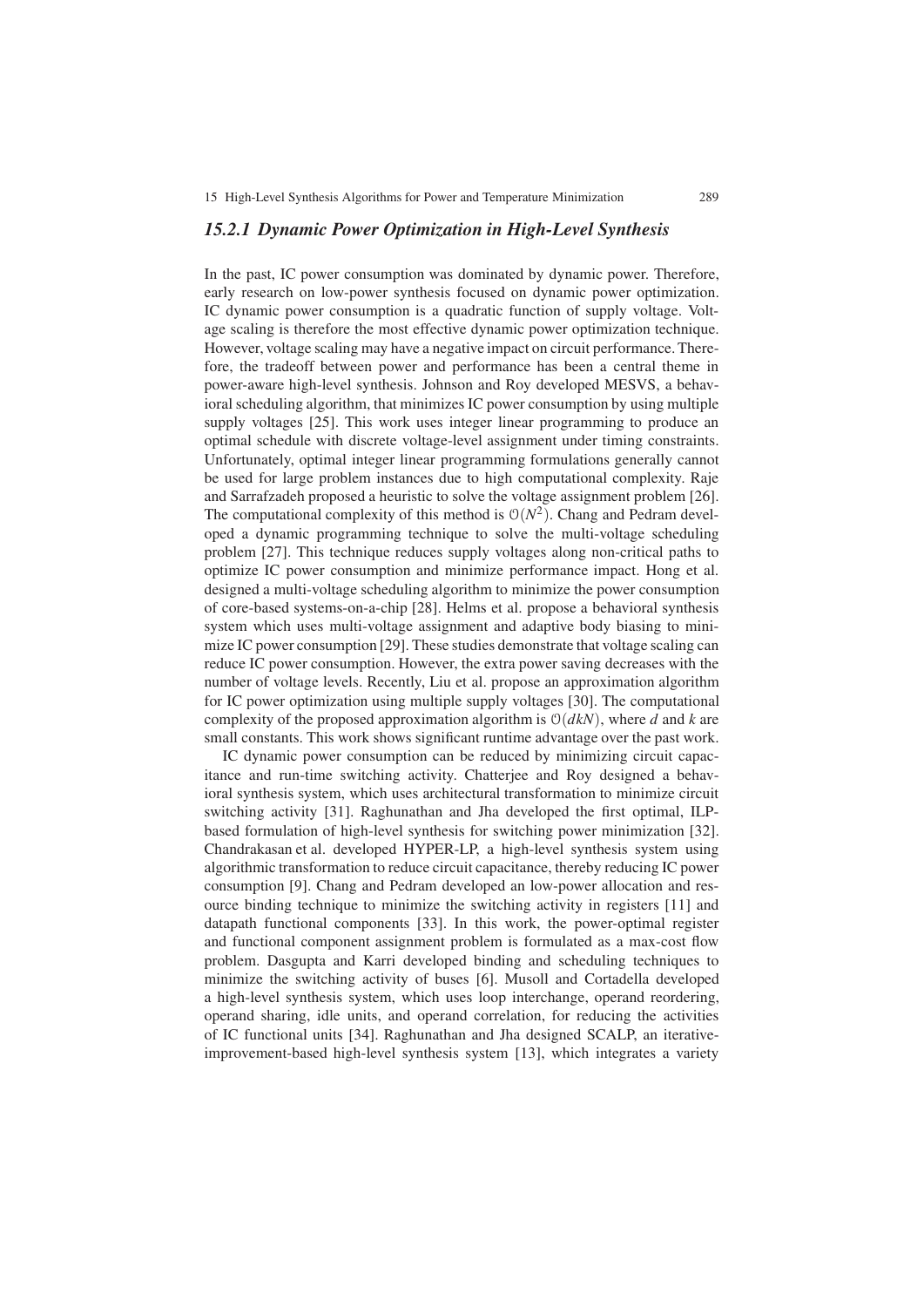of power optimization techniques, including architectural transformation, scheduling, clock selection, module selection, and hardware allocation and assignment. Lakshminarayana et al. proposed a power-aware register binding technique for high-level synthesis, which provides the first formulation of a perfect power management philosophy, i.e., no functional unit that does not need to be active in a given cycle should consume any switching power in that cycle [35]. Dasgupta and Karri developed a high-level synthesis system for IC energy and reliability optimization [36]. They proposed a resource binding and scheduling algorithm to minimize circuit switching activity, thereby optimizing IC power consumption and minimizing electromigration-induced failure effects in on-chip buses. Ercegovac et al. proposed a behavioral synthesis system [37] that uses multi-gradient search for system resource allocation using multiple-precision arithmetic units. Karmarkar-Karp's number partitioning heuristic is used to determine task assignment. Lakshminarayana et al. proposed a high-level power optimization technique which extracts common-case behavior from the given behavioral description and then synthesizes an RTL implementation of the common-case circuit, which is a much smaller than the circuit that implements the complete behavior and runs most of the time [38]. Wang et al. proposed a high-level design methodology for IC energy and performance optimization [39] called input space adaptive design. This technique identifies the behavioral equivalence among sub-circuits and eliminates redundant logical operations, thereby optimizing IC energy and performance.

### *15.2.2 Leakage Power Optimization in High-Level Synthesis*

IC leakage power consumption is becoming increasingly significant as a result of technology scaling. Therefore, leakage power optimization during high-level synthesis has drawn significant attention. Khouri and Jha [17] developed a behavioral, iterative algorithm to minimize IC leakage power consumption using dual- $V_{th}$  technology. The proposed algorithm is a greedy approach that iteratively identifies the operation with the maximum leakage power reduction potential and binds it with a high-V<sub>th</sub> implementation. Gopalakrishnan and Katkoori developed a leakage-aware resource allocation and binding algorithm using multi- $V_{th}$  technology [18]. This algorithm seeks to maximize the idle time slots of datapath components. Idle functional modules are scheduled to enter the sleep mode at runtime to minimize the IC leakage power consumption. Tang et al. formulated the leakage optimization problem as the maximum weight independent set problem [19]. A heuristic was proposed to identify the datapath components with maximum or near-maximum leakage reduction potentials, which are then replaced with low-leakage alternatives. Dal et al. developed a low-power high-level synthesis algorithm using power islands [20]. The supply voltage of each power island can be controlled independently. The proposed algorithm conducts circuit partitioning and assigns circuit components with overlapping idle times to the same power island. Idle power islands are then scheduled to be power-gated to minimize leakage power consumption. IC sub-threshold leakage power is a strong function of chip temperature. Therefore,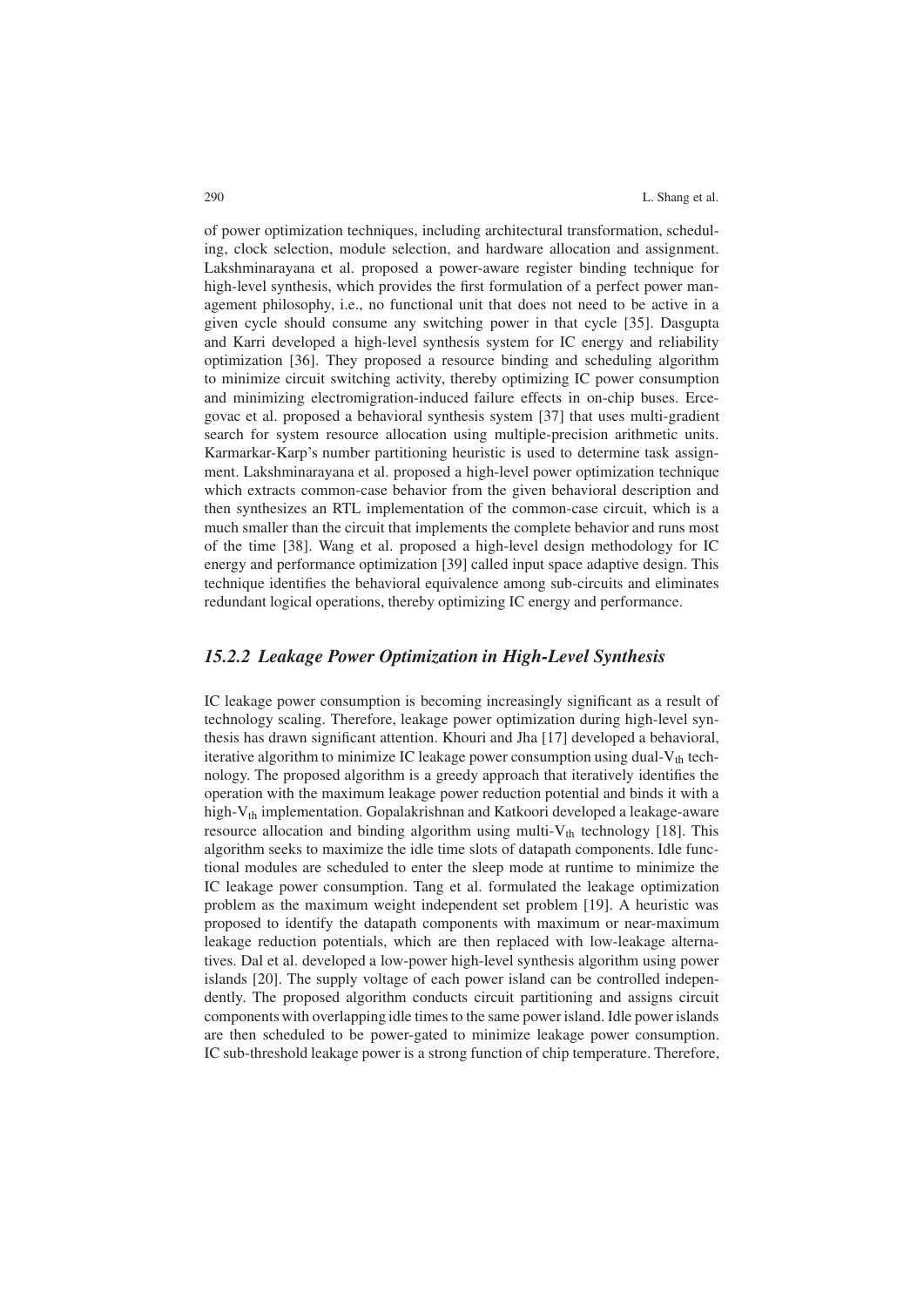thermal effects must be considered during leakage power optimization. We will later survey thermal-aware leakage optimization techniques.

## *15.2.3 Importance of Incorporating Physical Design Within High-Level Synthesis*

It is becoming increasingly important to consider physical design decisions within high-level synthesis. Interconnect power consumption and delay are increasing relative to logic delay. Increasing power densities are making it necessary to determine and optimize the IC thermal profile at design time; computing a thermal profile requires a power profile. Determining the interconnect structure and power profile depends on the knowledge of the IC floorplan. As a result, a number of researchers have considered the impact of physical details, e.g., floorplanning information, on high-level synthesis [40–46].

Taking interconnect power consumption and delay into consideration during high-level synthesis has attracted significant attention. In previous work [47–51], the number of interconnects or multiplexers was used to estimate the interconnect cost. The performance and power impact of the interconnect and interconnect buffers are now first-order considerations [52]. It is no longer possible to accurately predict the power consumption and performance of a design without first knowing enough about its floorplan to predict the structure of its interconnect. This change has complicated both design and synthesis. For this reason, a number of researchers have worked on interconnect-aware high-level synthesis algorithms [53–55]. These approaches typically use a loosely coupled independent floorplanner for physical estimation. This technique has the advantage of allowing estimation of physical properties but has a drawback. Creating a floorplan from scratch for each high-level synthesis move is inefficient, given the fact that the new floorplan frequently has only small differences with the previous one. The constructive approach works for small problem instances but is unlikely to scale to large designs. New techniques for tightly coupling behavioral and physical synthesis that dramatically improve their combined performance and quality are now necessary.

Incremental automated design promises to build tighter relationship between high-level synthesis and physical design, improving the quality of each [56, 57]. A number of high-level synthesis algorithms are based on incremental optimization and are therefore amenable to integration with incremental physical design algorithms. This has the potential of improving both quality and performance. Incremental methods improve quality of results by maintaining important properties across consecutive physical estimations during synthesis. Moreover, they shorten CPU time by reusing and building upon previous high-quality physical design solutions that required a huge amount of effort to produce. Recent work has proposed unified incremental behavioral synthesis and floorplanning to permit more accurate communication delay, communication power consumption, and power profile estimation [58].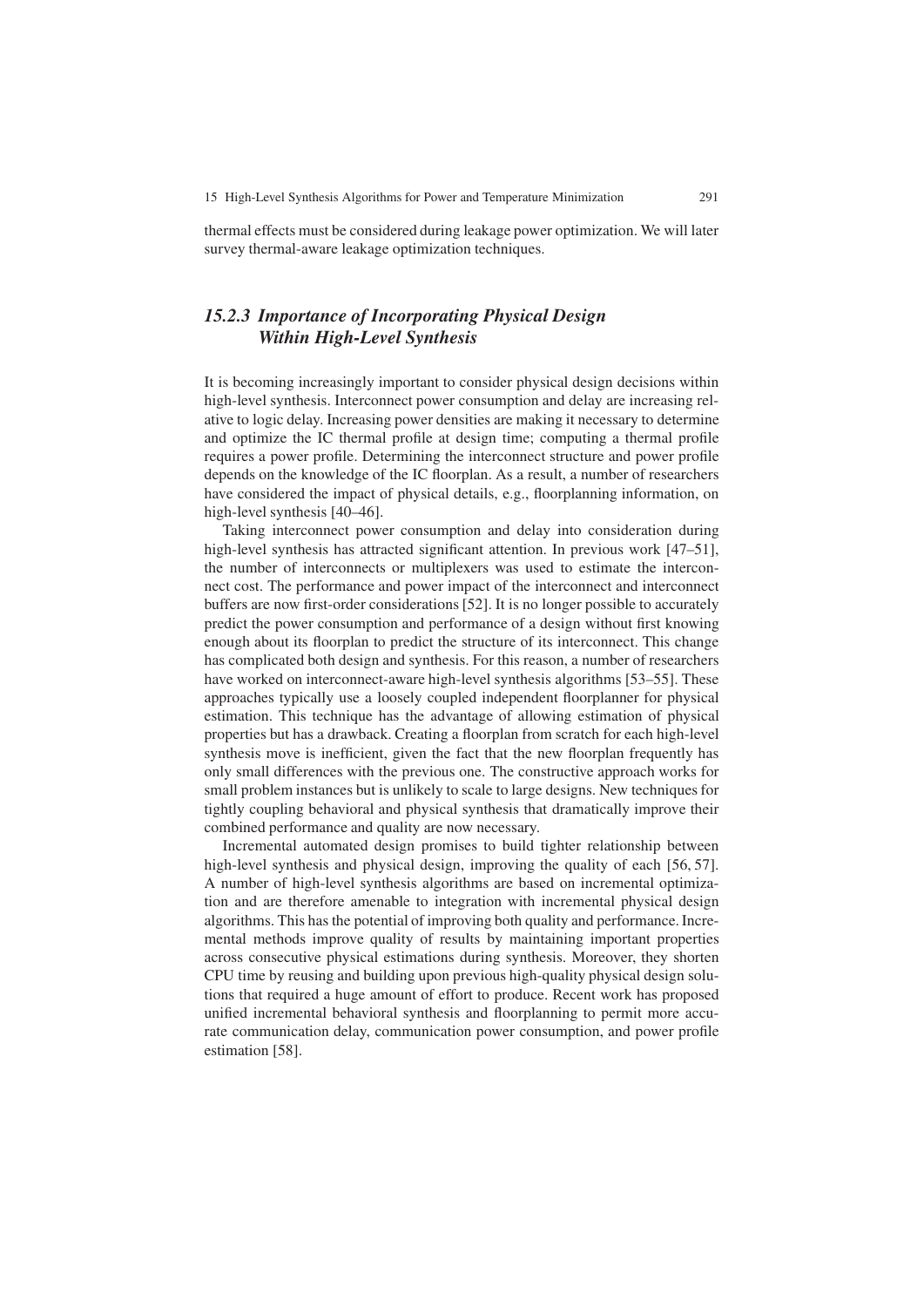# **15.3 Modeling and Optimizing Temperature in High-Level Synthesis**

This section introduces the main challenges of temperature-aware high-level synthesis and describes a number of recent techniques to overcome them.

## *15.3.1 Thermal Model Selection for Use in High-Level Synthesis*

It is important to select appropriate thermal modeling and analysis techniques for use in temperature-aware high-level synthesis. In reality, ICs experience temporal and spatial temperature variation. However, accurately modeling spatial and temporal variation during thermal analysis can be the most time consuming part of high-level synthesis. Given a fixed amount of time for synthesis, there is a trade-off between the amount of time spent on thermal analysis and the number of tentative behavioral synthesis solutions that can be considered. Therefore, it is important to model temporal and spatial temperature variation with as much detail as necessary for accuracy, but no more.

A number of high-level synthesis formulations consider energy consumption or average power consumption. This is equivalent to optimizing temperature while neglecting temporal and spatial variation in temperature. In some applications, this is legitimate. In others, it can result in extremely large errors. Let us now consider the circumstances in which it is necessary to model spatial and temporal variation in temperature.

IC packaging has a strong influence on heat flow, and therefore on the importance of modeling spatial temperature variation. Packaging and cooling solutions that more efficiently remove heat tend to be more expensive. In order to minimize cost, it is reasonable to select a cooling solution that permits the temperature to approach its constraint under worst-case or average-case conditions. As a result, in low power density designs the package will have poor thermal conductance, e.g., a plastic package without heatsink. Is this case, the conductance between different points on the silicon die is high relative to the conductance between a point on the die, through the package, to the ambient. As a result, the temperature of the active layer will generally be fairly uniform despite spatial variation in power density. For this reason, a simple thermal model is sufficient for low power density ICs using low thermal conductance packages and cooling solutions [59,60]. High power density designs require more efficient packaging and cooling solutions to maintain safe temperatures. As a result, the thermal conductance between different points on the silicon die can decrease relative to the thermal conductance to the ambient. In this case, spatial variation in the power profile will result in spatial variation in temperature.

The properties of temporal variation in IC power consumption have a strong influence on the thermal modeling requirements. Most existing work on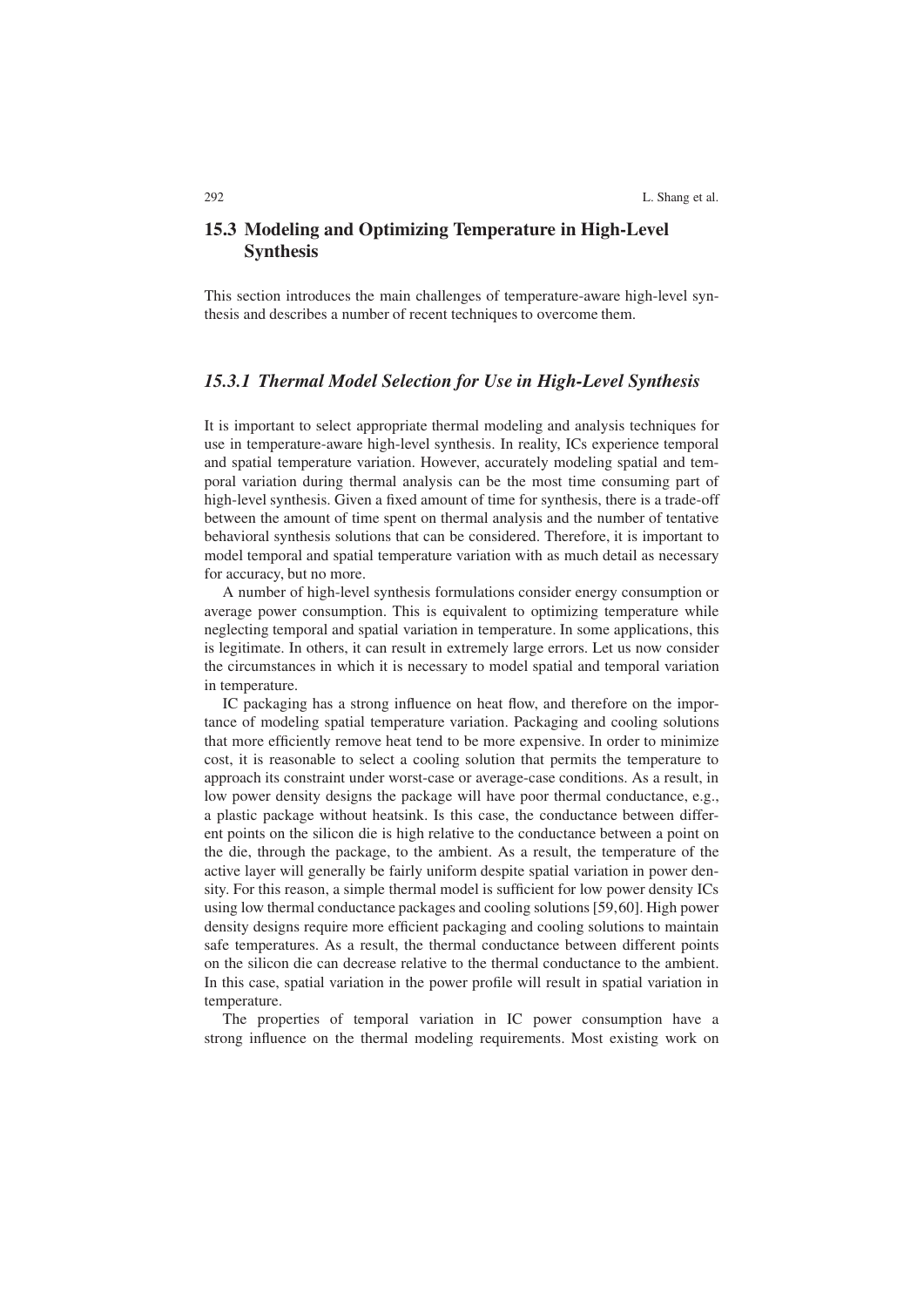temperature-aware high-level synthesis assumes that power density does not vary with time and uses steady-state thermal analysis based on the temporal averages of power density. This is legitimate when the temporal variation of power densities occurs in a much shorter timescale than the IC thermal RC time constants, e.g., a high-frequency periodic system in which power density does not change on long time scales due to changing input data. However, it is not legitimate when there are long time scale changes in power density. If the interval of change in power density is long relative to the thermal RC time constants, it may be possible to accurately approximate the temperature by conducting steady-state analysis for each power density phase. However, in general, accurately modeling the thermal impact of timevarying power profiles requires dynamic thermal analysis, which is generally much more time-consuming than steady-state analysis.

Thus far, we have considered the conditions in which spatial and temporal thermal variation can be entirely neglected. However, once the decision is made to model spatial and/or temporal variation, it is still necessary to determine the required modeling resolution. Increasing the number of thermal elements or temperature evaluation time instants can dramatically increase the run-time of thermal analysis.

The required thermal model spatial resolution depends on material properties, cooling environment, and power density variation. During thermal analysis, it is common for an IC to be partitioned into multiple elements, each of which is assumed to be isothermal, i.e., to have internally-uniform temperature. To minimize analysis time, thermal elements should generally be as large as possible while still honoring the isothermal assumption. Note that an element with uniform power density does not necessarily honor the isothermal assumption because its neighboring thermal elements may have different temperatures, resulting in a substantial temperature gradient. The architectural thermal analysis tools commonly used in high-level synthesis thermal analysis support manual [61] or automatic [60] adaptation of spatial modeling granularity.

Dynamic thermal analysis is frequently formulated as a time-domain initial value problem in which the thermal profile is iteratively updated at increasing time instants. There is a tradeoff between the number of time instants, at which the temperature is explicitly evaluated, and accuracy. Assuming a constant error bound, the duration between explicit temperature evaluations depends on the rate and complexity of changes in the power profile. Therefore, dynamic adaptation is required to minimize analysis time under a constraint on maximum error. The thermal analysis tools commonly used in high-level synthesis support dynamic temporal adaptation to varying degrees [60, 61].

# *15.3.2 High-Level Synthesis Algorithms for Temperature Optimization*

Temperature-aware high-level synthesis is currently a thriving research area, with new work appearing monthly in top conferences and journals. Ten years ago, Weng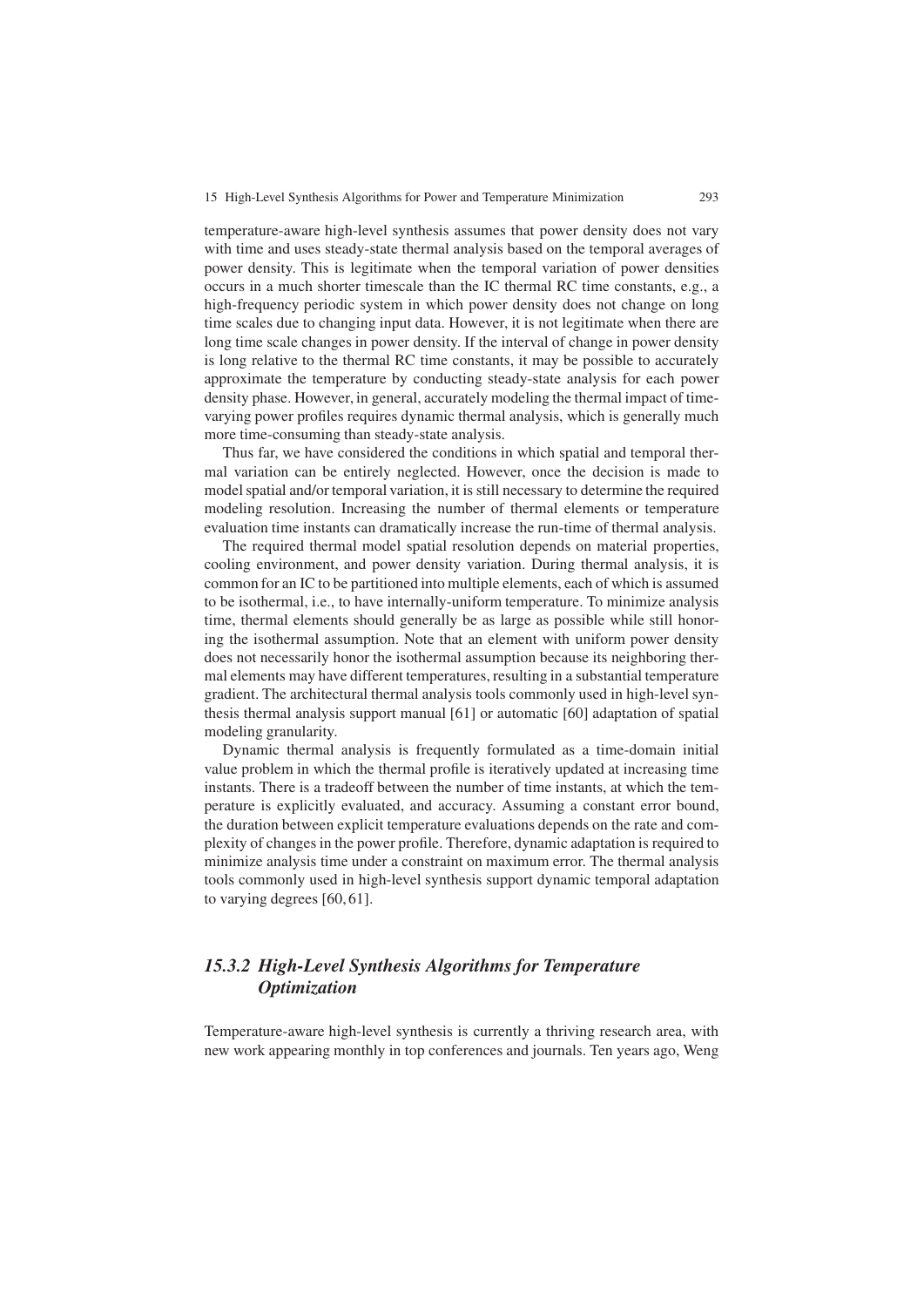and Parker were the first to address the problem by moving high power density functional units away from high-temperature areas to reduce the spatial power density and introducing redundant operators to reduce the temporal power density [62]. It is interesting to note that Prakash and Parker were also the first to formulate the system-level heterogeneous distributed system synthesis problem, also 10 years before it became a highly-active research area [63]. Mukherjee et al. proposed to incrementally improve binding decisions to reduce the temperature of the hottest functional unit, thereby reducing both dynamic and leakage power consumption [21]. Gu et al. designed TAPHS, a temperature-aware unified physical and behavioral synthesis system [64]. TAPHS integrates behavioral and physical thermal optimization techniques, including voltage assignment, voltage island generation, and floorplanning, to optimize chip temperature, power, performance and area. Lim and Kim propose a network flow based method for temperature-aware binding that minimizes both peak and average switched capacitance [65]. Ni and Oğrenci Memik proposed a technique to reduce leakage power consumption using selective resource redundancy [22].

### **15.4 Conclusions**

This chapter has described the current state-of-the-art in high-level synthesis algorithms that optimize power consumption and temperature. International Technology Roadmap for Semiconductors imply that power consumption will continue to be a primary concern for IC designers. Emerging power and power-induced problems, such as process variation influenced IC leakage power consumption, IC leakagethermal coupling, and power–thermal dependent IC lifetime reliability problems, further exacerbate the challenges for high-level synthesis algorithms. On the other hand, power optimization techniques that were widely used in the past, such as voltage scaling and body biasing, will soon start running out of steam as a result of continued process scaling. Moreover, as power-aware unified architectural–physical design flows cease to be luxuries and become necessities, it will become necessary to cooperatively solve many problems that were once orthogonal to high-level synthesis. These challenges may require fundamental changes to existing high-level synthesis flows.

### **References**

- 1. R. Camposano and W. Wolf, *High Level VLSI Synthesis*. Kluwer, MA, 1991
- 2. D. C. Ku and G. D. Micheli, *High Level Synthesis of ASICs Under Timing and Synchronization Constraints*. Kluwer, MA, 1992
- 3. D. Gajski, N. Dutt, A. Wu and S. Lin, *High-Level Synthesis: Introduction to Chip and System Design*. Kluwer, MA, 1992
- 4. A. Raghunathan, N. K. Jha and S. Dey, *High-Level Power Analysis and Optimization*. Kluwer, MA, 1998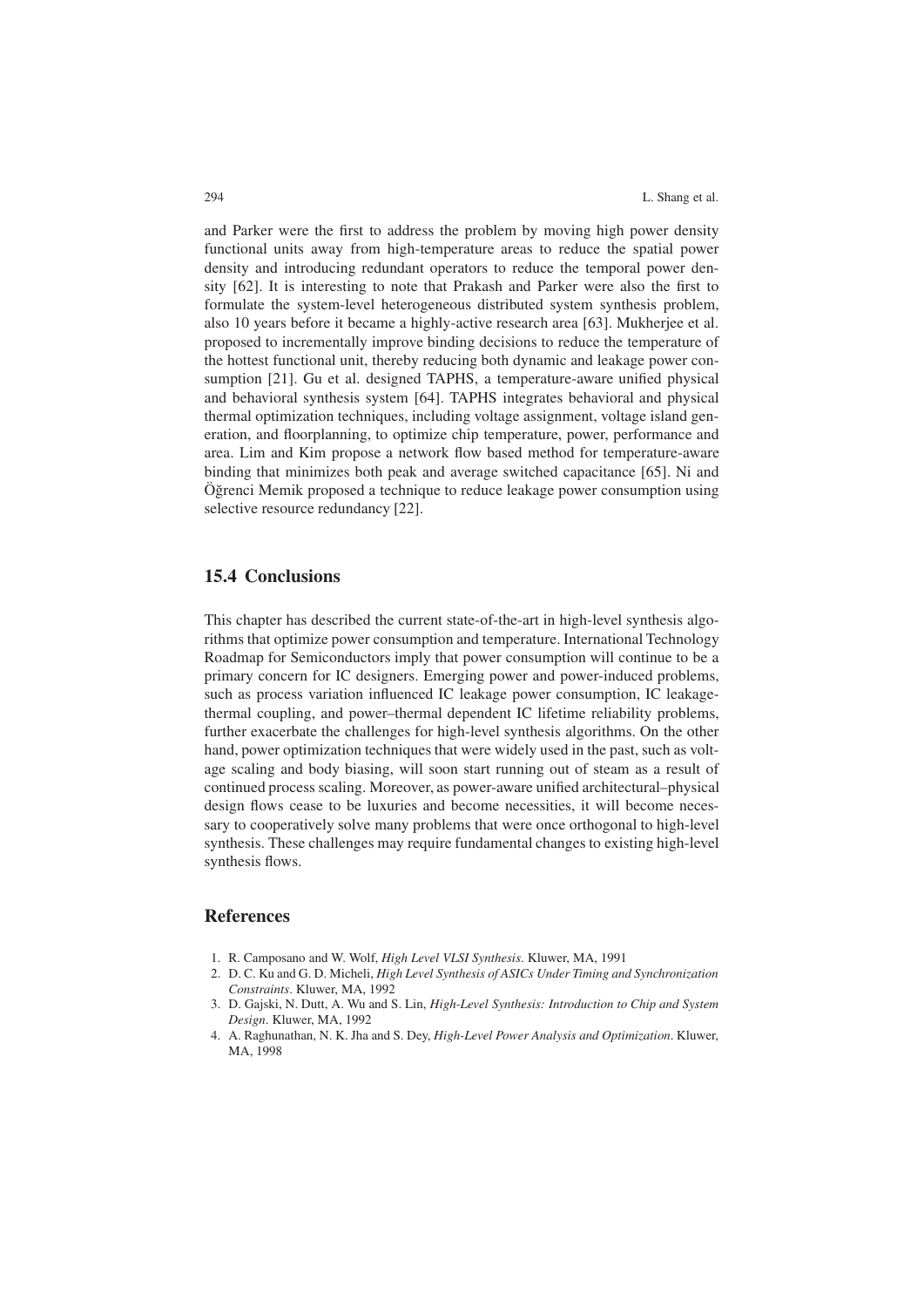- 5. R. Mehra and J. Rabaey, "Behavioral level power estimation and exploration," in *Proc. Int. Wkshp Low Power Design*, Apr. 1994, pp. 197–202
- 6. A. Dasgupta and R. Karri, "Simultaneous scheduling and binding for power minimization during microarchitecture synthesis," in *Proc. Int. Symp. Low-Power Design*, Apr. 1994
- 7. L. Goodby, A. Orailoglu and P. M. Chau, "Microarchitecture synthesis of performanceconstrained, low-power VLSI designs," in *Proc. Int. Conf. Computer Design*, Oct. 1994
- 8. A. Raghunathan and N. K. Jha, "Behavioral synthesis for low power," in *Proc. Int. Conf. Computer Design*, Oct. 1994, pp. 318–322
- 9. A. P. Chandrakasan, M. Potkonjak, R. Mehra, J. Rabaey and R. Brodersen, "Optimizing power using transformations," *IEEE Transactions on Computer-Aided Design of Integrated Circuits and Systems*, vol. 14, no. 1, pp. 12–31, 1995
- 10. R. S. Martin and J. P. Knight, "Power profiler: Optimizing ASICs power consumption at the behavioral level," in *Proc. Design Automation Conf.*, June 1995
- 11. J. M. Chang and M. Pedram, "Register allocation and binding for low power," in *Proc. Design Automation Conf.*, June 1995
- 12. N. Kumar, S. Katkoori, L. Rader and R. Vemuri, "Profile-driven behavioral synthesis for lowpower VLSI systems," *IEEE Design Test*, vol. 12, no. 3, pp. 70–84, 1995
- 13. A. Raghunathan and N. K. Jha, "SCALP: An iterative-improvement-based low-power data path synthesis system," *IEEE Transactions on Computer-Aided Design of Integrated Circuits and Systems*, vol. 16, no. 11, pp. 1260–1277, 1997
- 14. K. S. Khouri, G. Lakshminarayana and N. K. Jha, "High-level synthesis of low power controlflow intensive circuits," *IEEE Transactions on Computer-Aided Design of Integrated Circuits and Systems*, vol. 18, no. 12, pp. 1715–1729, 1999
- 15. H. P. Peixoto and M. F. Jacome, "A new technique for estimating lower bounds on latency for high level synthesis," in *Proc. Great Lakes Symp. VLSI*, Mar. 2000, pp. 129–132
- 16. S. Naffziger et al., "The implementation of a 2-core, multi-threaded Itanium family processor," *IEEE Journal of Solid-State Circuits*, vol. 41, no. 1, pp. 197–209, 2006
- 17. K. S. Khouri and N. K. Jha, "Leakage power analysis and reduction during behavioral synthesis," *IEEE Transactions on Computer-Aided Design of Integrated Circuits and Systems*, vol. 10, no. 6, pp. 876–885, 2002
- 18. C. Gopalakrishnan and S. Katkoori, "KnapBind: An area-efficient binding algorithm for lowleakage datapaths," in *Proc. Int. Conf. Computer Design*, Oct. 2003, pp. 430–435
- 19. X. Tang, H. Zhou and P. Banerjee, "Leakage power optimization with dual-Vth library in high-level synthesis," in *Proc. Design Automation Conf.*, June 2005, pp. 202–207
- 20. D. Dal, A. Nunez and N. Mansouri, "Power islands: A high-level technique for counteracting leakage in deep sub-micron," in *Proc. Int. Symp. Quality of Electronic Design*, Mar. 2006, pp. 165–170
- 21. R. Mukherjee, S. Öğrenci Memik and G. Memik, "Temperature-aware resource allocation and binding in high-level synthesis," in *Proc. Design Automation Conf.*, June 2005
- 22. M. Ni and S. Öğrenci Memik, "Thermal-induced leakage power optimization by redundant resource allocation," in *Proc. Int. Conf. Computer-Aided Design*, Nov. 2006, pp. 297–302
- 23. G. S. Ohm, "The Galvanic circuit investigated mathematically," in *Die galvanische Kette: mathematisch bearbeitet*, 1827
- 24. Y. Yang, C. Zhu, Z. P. Gu, L. Shang and R. P. Dick, "Adaptive multi-domain thermal modeling and analysis for integrated circuit synthesis and design," in *Proc. Int. Conf. Computer-Aided Design*, Nov. 2006, pp. 575–582
- 25. M. Johnson and R. K. Roy, "Optimal selection of supply voltages and level conversion during datapath scheduling under resource constraints," in *Proc. Int. Conf. Computer Design*, Oct. 1996, pp. 72–77
- 26. S. Raje and M. Sarrafzadeh, "Variable voltage scheduling," in *Proc. Int. Symp. Low Power Electronics & Design*, Aug. 1995, pp. 9–14
- 27. J. Chang and M. Pedram, "Energy minimization using multiple supply voltages," in *Proc. Int. Symp. Low Power Electronics & Design*, Aug. 1996, pp. 157–162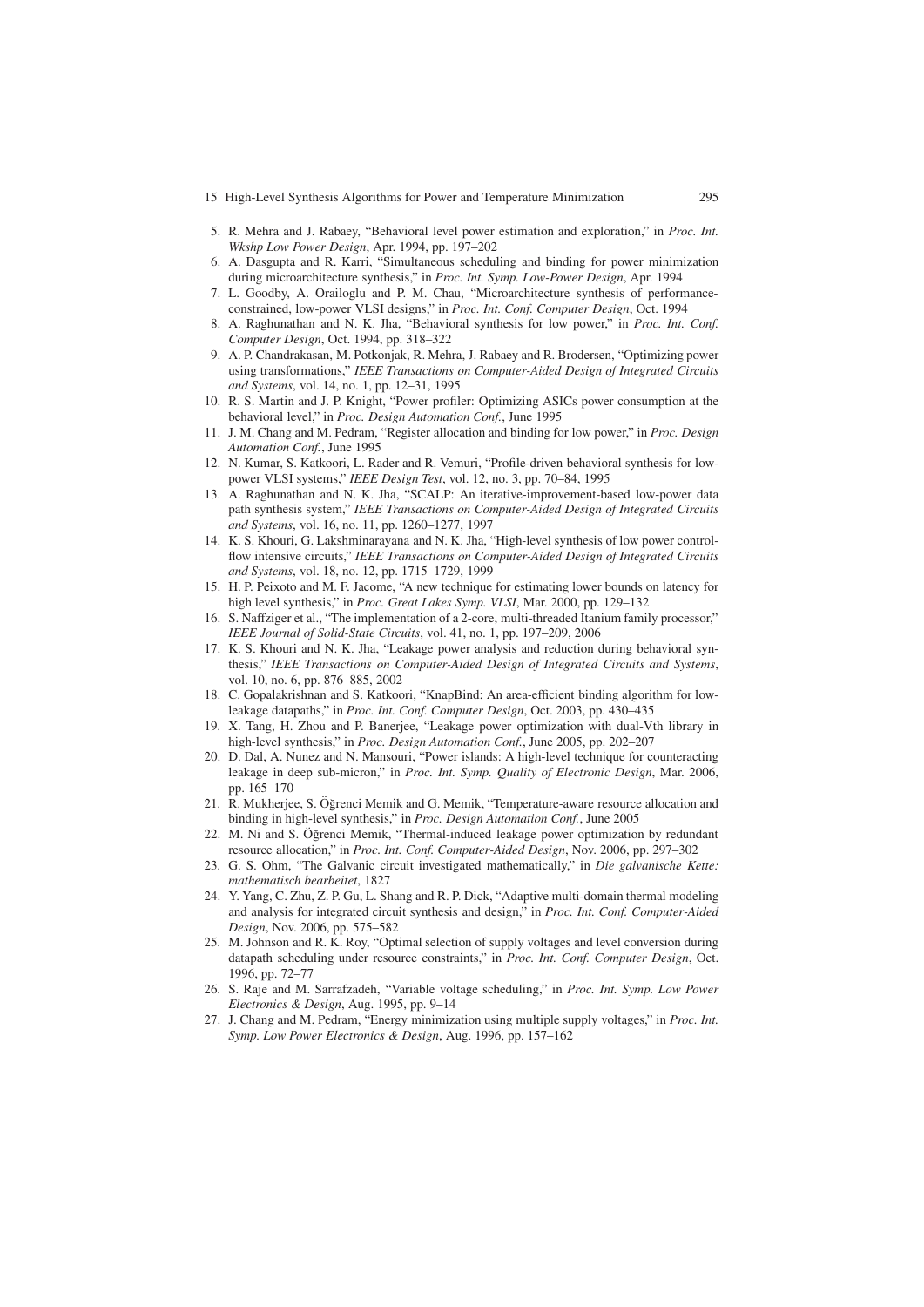- 28. I. Hong, D. Kirovski, G. Qu, M. Potkonjak and M. B. Srivastava, "Power optimization of variable voltage core-based systems," *IEEE Transactions on Computer-Aided Design of Integrated Circuits and Systems*, vol. 18, no. 12, pp. 1702–1714, 1999
- 29. D. Helms, O. Meyer, M. Hoyer and W. Nebel, "Voltage- and ABB-island optimization in high level synthesis," in *Proc. Int. Symp. Low Power Electronics & Design*, Aug. 2007, pp. 153–158
- 30. H. Liu, W. Lee and Y. Chang, "A provably good approximation algorithm for power optimization using multiple supply voltages," in *Proc. Design Automation Conf.*, June 2007, pp. 887–890
- 31. A. Chatterjee and R. K. Roy, "Synthesis of low power linear DSP circuits using activity metrics," in *Proc. Int. Conf. VLSI Design*, Jan. 1994, pp. 261–264
- 32. A. Raghunathan and N. K. Jha, "An ILP formulation for low power based on minimizing switched capacitance during datapath allocation," in *Proc. Int. Symp. Circuits & Systems*, May 1995, pp. 1069–1073
- 33. J. Chang and M. Pedram, "Module assignment for low power," in *Proc. European Design Automation Conf.*, Sept. 1996, pp. 376–381
- 34. E. Musoll and J. Cortadella, "High-level synthesis techniques for reducing the activity of functional units," in *Proc. Int. Symp. Low Power Electronics & Design*, Aug. 1995, pp. 99–104
- 35. G. Lakshminarayana, A. Raghunathan, N. K. Jha and S. Dey, "A power management methodology for high-level synthesis," in *Proc. Int. Conf. VLSI Design*, Jan. 1998
- 36. A. Dasgupta and R. Karri, "High-reliability, low-energy microrchitecture synthesis," *IEEE Transactions on Computer-Aided Design of Integrated Circuits and Systems*, vol. 17, pp. 1273–1280, 1998
- 37. M. Ercegovac, D. Kirovski and M. Potkonjak, "Low-power behavioral synthesis optimization using multiple precision arithmetic," in *Proc. Design Automation Conf.*, June 1999, pp. 568– 573
- 38. G. Lakshminarayana, A. Raghunathan, K. S. Khouri, N. K. Jha and S. Dey, "Common case computation: A high-level power-optimizing technique," in *Proc. Design Automation Conf.*, June 1999
- 39. W. Wang, A. Raghunathan, G. Lakshminarayana and N. K. Jha, "Input space adaptive design: A high-level methodology for energy and performance optimization," in *Proc. Design Automation Conf.*, June 2001, pp. 738–743
- 40. M. C. McFarland and T. J. Kowalski, "Incorporating bottom-up design into hardware synthesis," *IEEE Transactions on Computer-Aided Design of Integrated Circuits and Systems*, vol. 9, no. 9, pp. 938–950, 1990
- 41. J.-P. Weng and A. C. Parker, "3D scheduling: High-level synthesis with floorplanning," in *Proc. Design Automation Conf.*, June 1991, pp. 668–673
- 42. D. W. Knapp, "Fasolt: A program for feedback-driven data-path optimization," *IEEE Transactions on Computer-Aided Design of Integrated Circuits and Systems*, vol. 11, no. 6, pp. 677–695, 1992
- 43. J. P. Weng and A. C. Parker, "3D scheduling: High-level synthesis with floorplanning," in *Proc. Design Automation Conf.*, June 1992
- 44. Y. M. Fang and D. F. Wong, "Simultaneous functional-unit binding and floorplanning," in *Proc. Int. Conf. Computer-Aided Design*, Nov. 1994
- 45. M. Xu and F. J. Kurdahi, "Layout-driven RTL binding techniques for high-level synthesis using accurate estimators," *ACM Transactions on Design Automation Electronic Systems*, vol. 2, no. 4, pp. 312–343, 1997
- 46. W. E. Dougherty and D. E. Thomas, "Unifying behavioral synthesis and physical design," in *Proc. Design Automation Conf.*, June 2000
- 47. P. G. Paulin and J. P. Knight, "Scheduling and binding algorithms for high-level synthesis," in *Proc. Design Automation Conf.*, June 1989, pp. 1–6
- 48. C. A. Papachristou and H. Konuk, "A linear program driven scheduling and allocation method followed by an interconnect optimization algorithm," in *Proc. Design Automation Conf.*, June 1990
- 49. T. A. Ly, W. L. Elwood and E. F. Girczyc, "A generalized interconnect model for data path synthesis," in *Proc. Design Automation Conf.*, June 1990